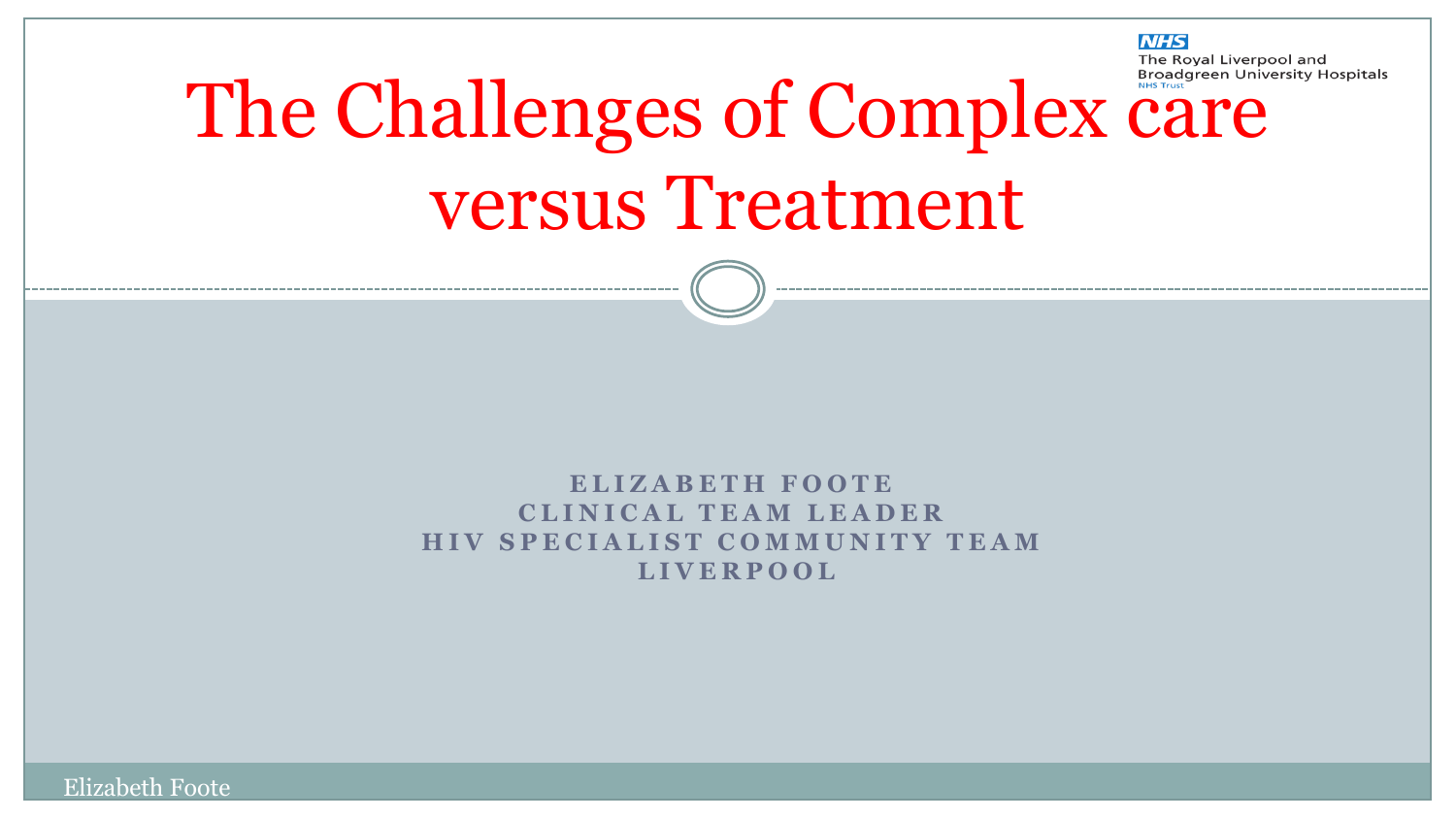

Declaration of interests relating to this presentation

• I have none to declare

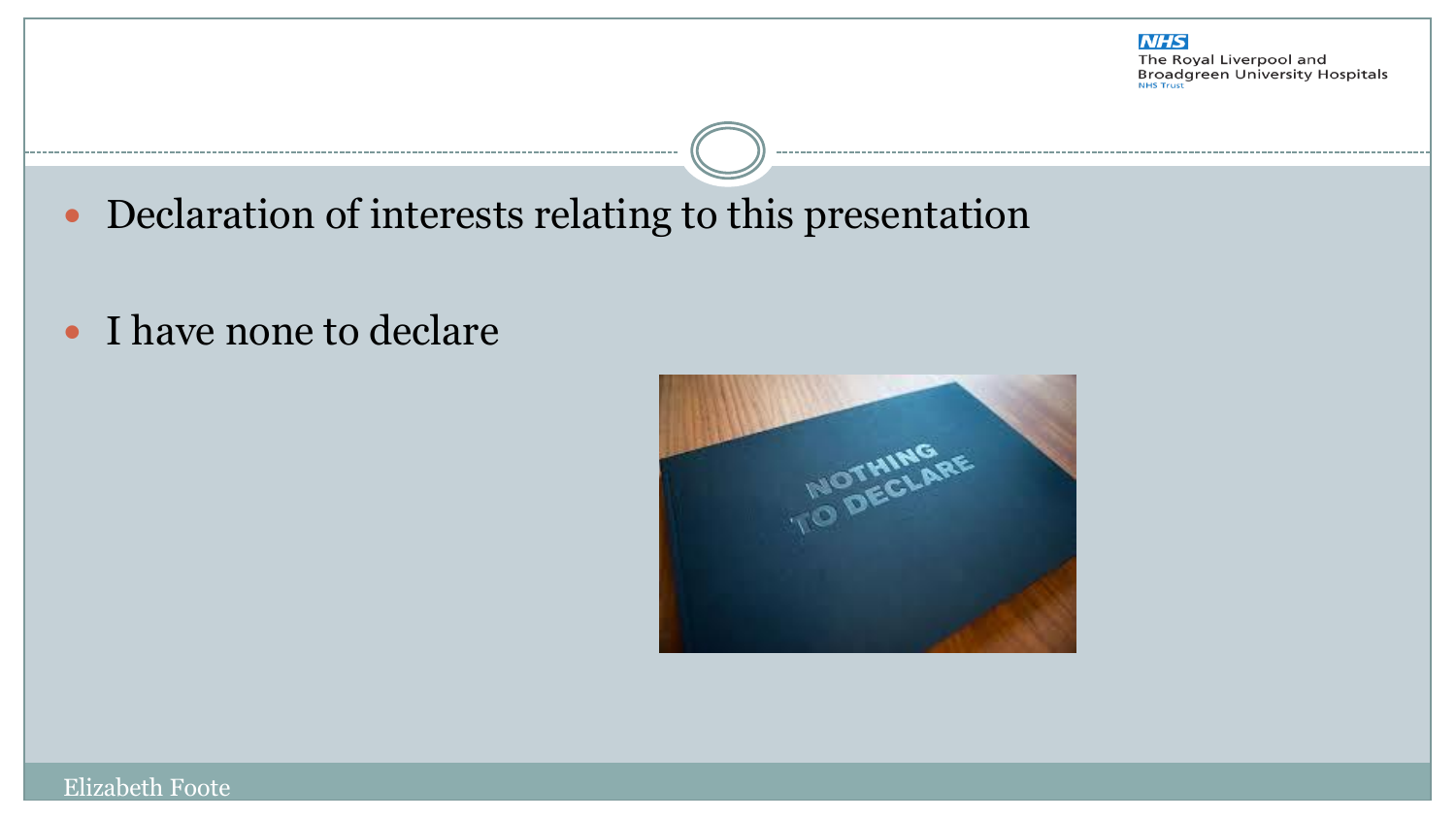



- Ultimately as health care professionals, our aim is to promote a healthy lifestyle, to deliver high quality care and to enable people to live long and healthy lives
- So how do we approach and manage those patients who choose to opt out of treatment or struggle with adherence?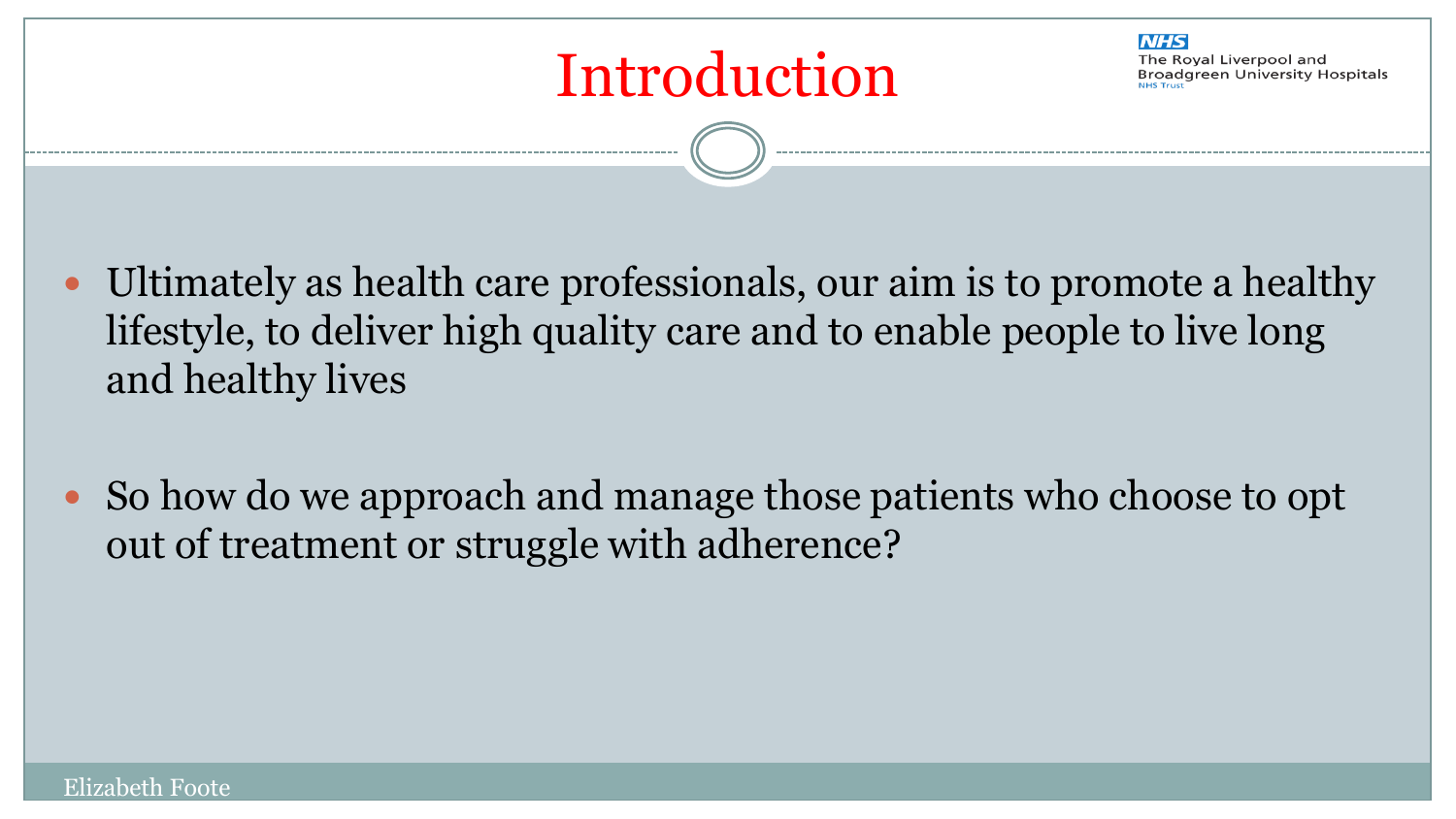### Medication Adherence

**NHS** The Roval Liverpool and **Broadgreen University Hospitals** 

- Adherence is the extent to which someone follows an agreed set of actions. It assumes an equal relationship between two people and is a voluntary process
- Non-adherence to medication means either not taking prescribed treatments or taking them incorrectly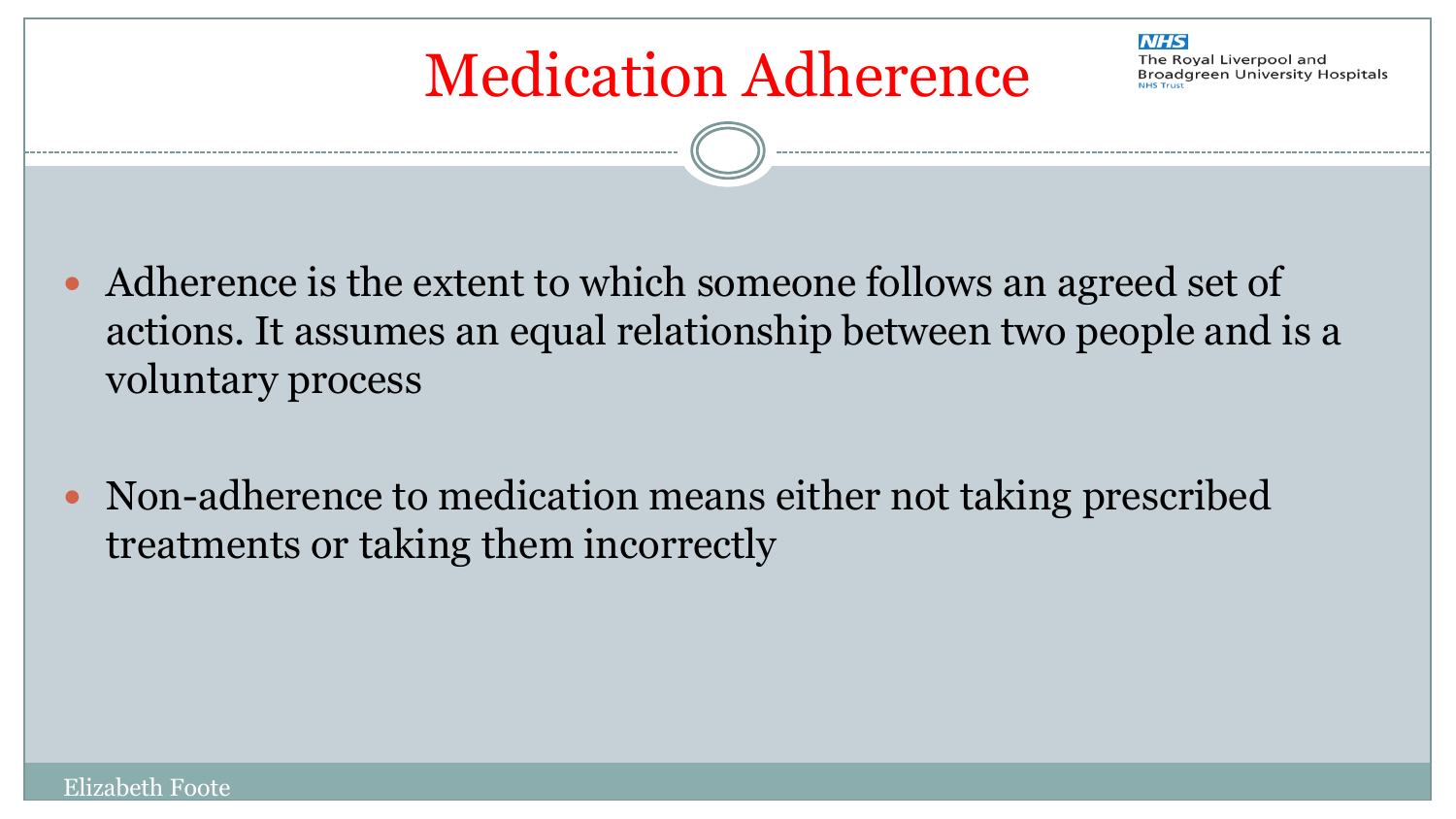

**NHS** 

- HIV CNS within the community and the acute are increasingly required to find new ways of working to support patients with complex care
- Patients with complex care needs often suffer from combinations of multiple chronic conditions, mental health problems, drug interactions and social vulnerability, which can lead to healthcare services overuse, underuse or misuse [1]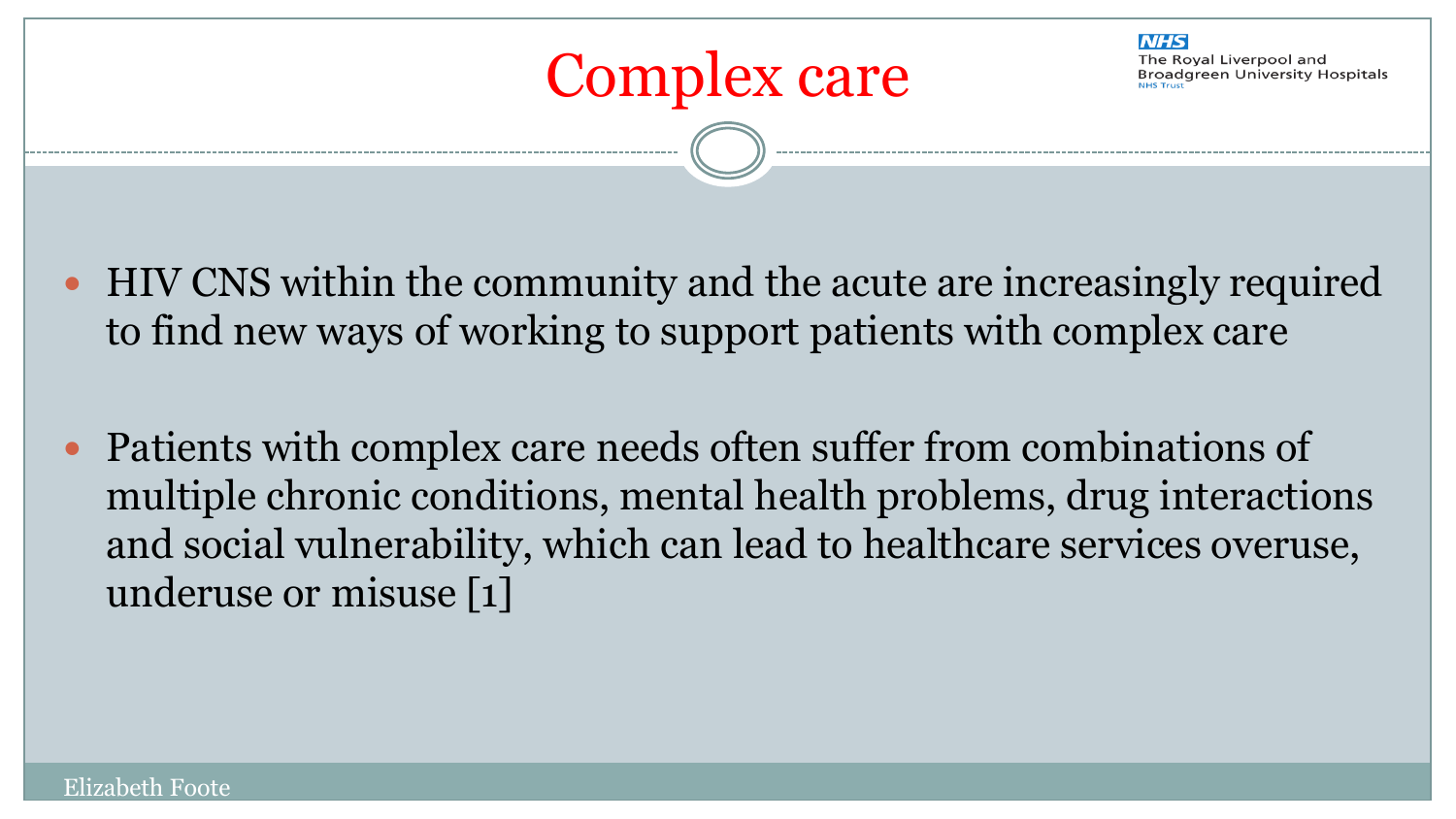

**NHS** 

- An estimated 4% of 102,000 people diagnosed with HIV in England are not taking ART [2]
- A caseload review identified reasons why patients opt out of ART (intentional non-adherence) or struggle with adherence. Barriers to adherence were identified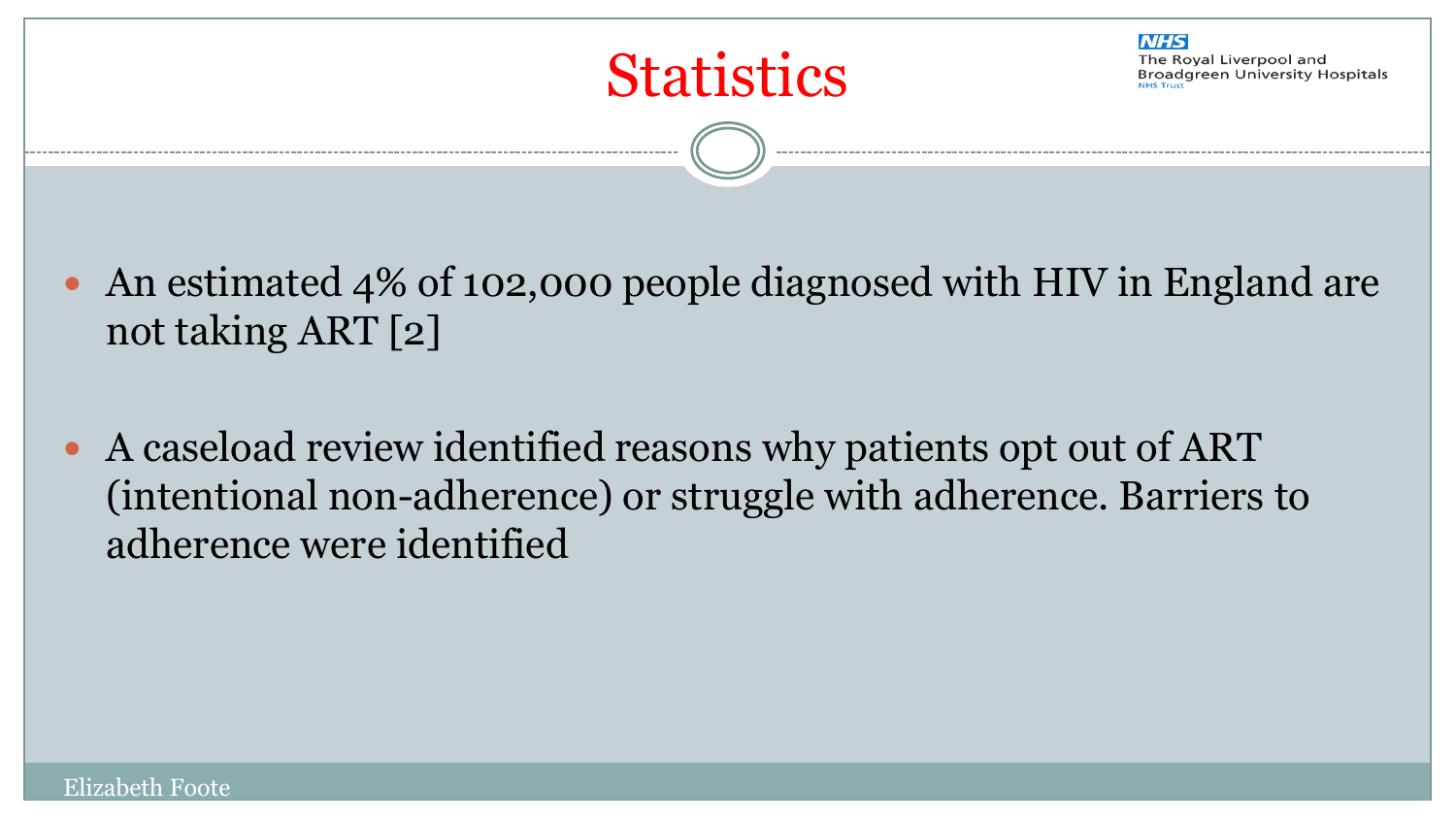- A comprehensive caseload review was undertaken to identify and explore why some patients opt out of ART/struggle with adherence
- Participants reflected on past cases to identify key components of a best practice model
- 14% of caseload had a detectable viral load
- Of those who struggled with adherence, 40% had opted out of treatment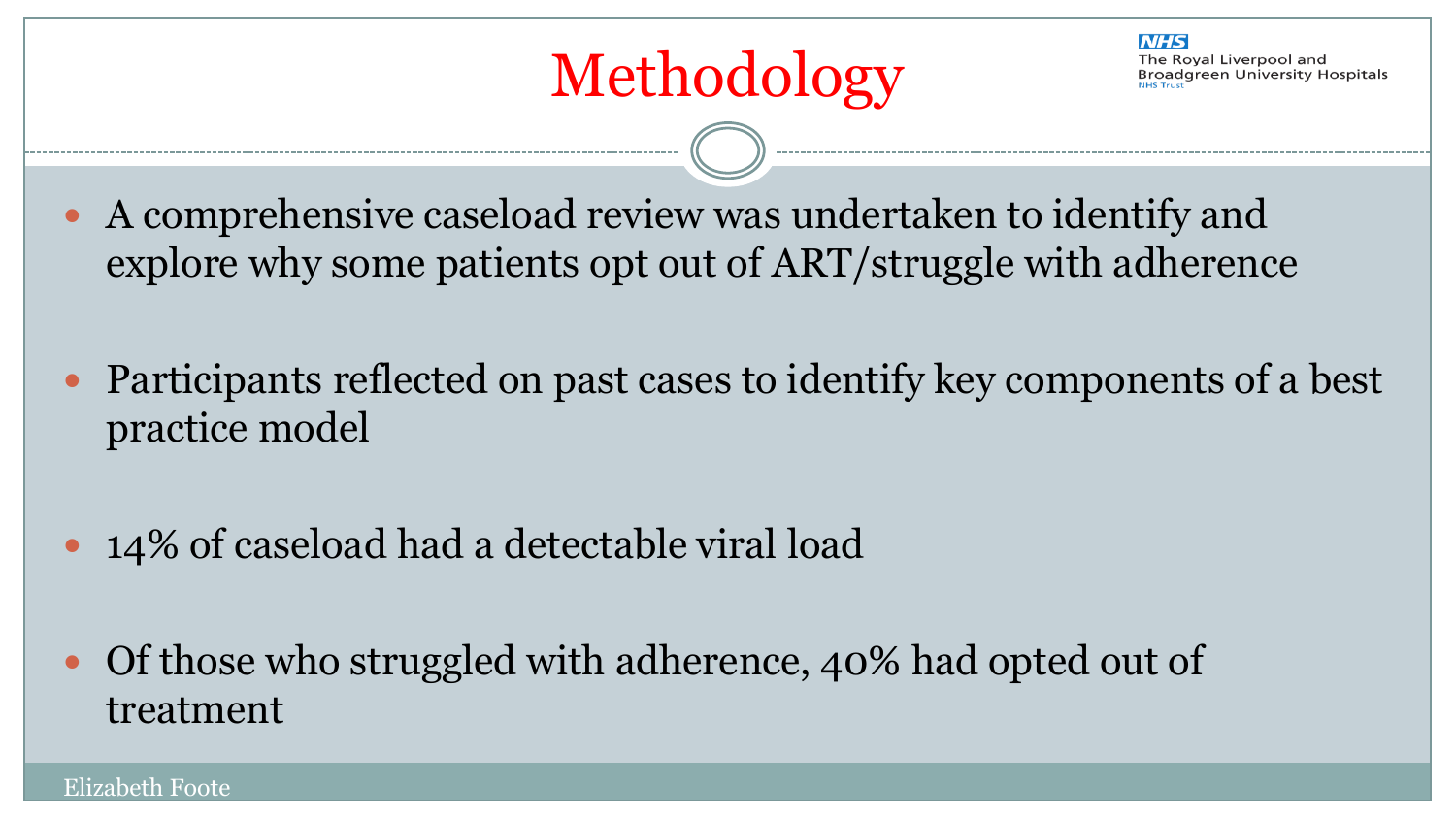

### Barriers to adherence

- Associating tablets with HIV related stigma-daily reminder
- Adoption of personal belief systems such as religion, alternative therapy, traditional medicine, conspiracy theorists
- Slow progressors who feel well
- Lack of trust in health care professionals
- Denial

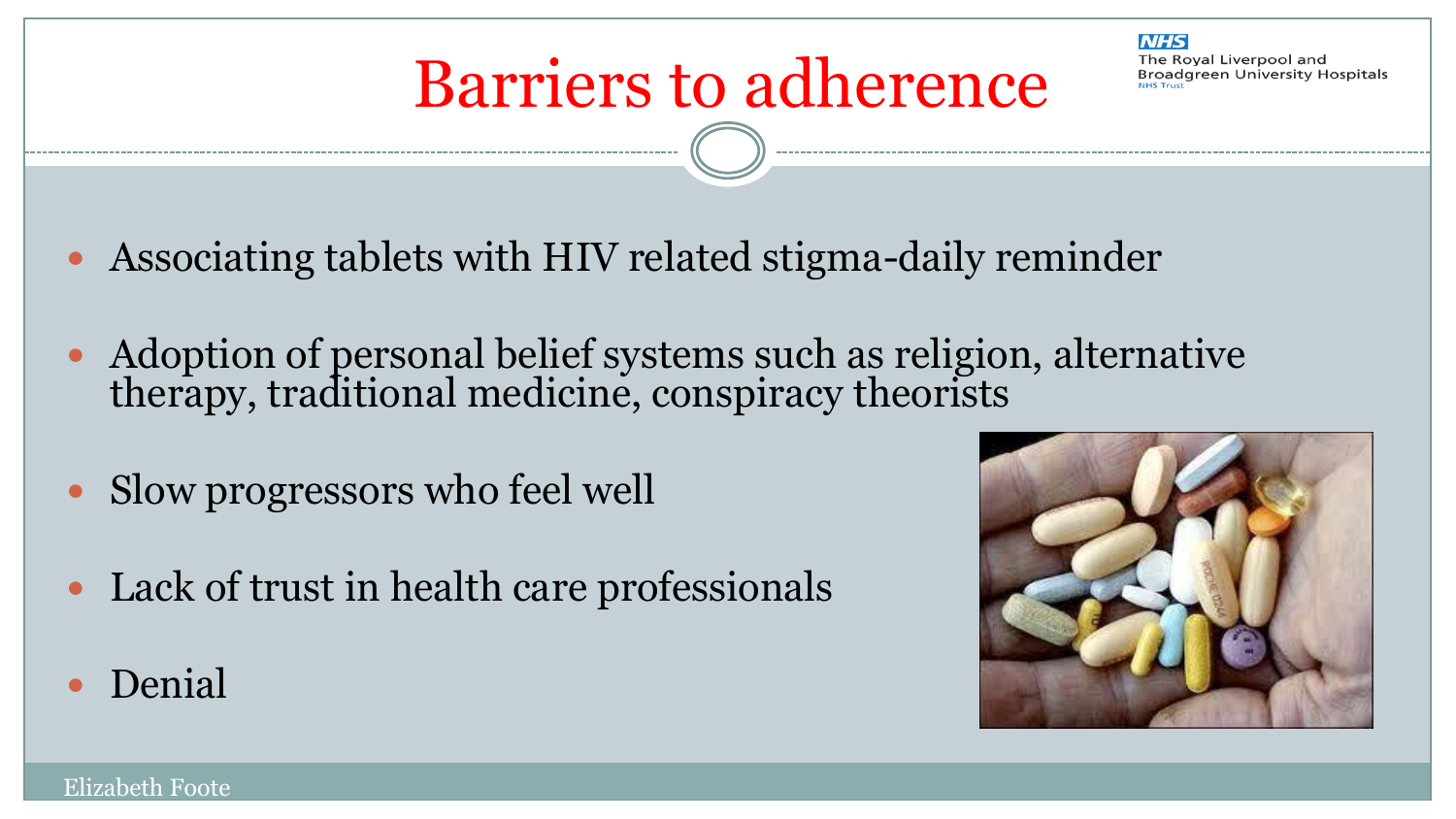#### **NHS**

The Roval Liverpool and **Broadgreen University Hospitals** 

### Barriers to adherence

- Fear of side effects & medication toxicity
- Medication fatigue
- Invincibility/optimistic bias
- Depression/ low self-esteem



• Social isolation with no incentive for good health and well-being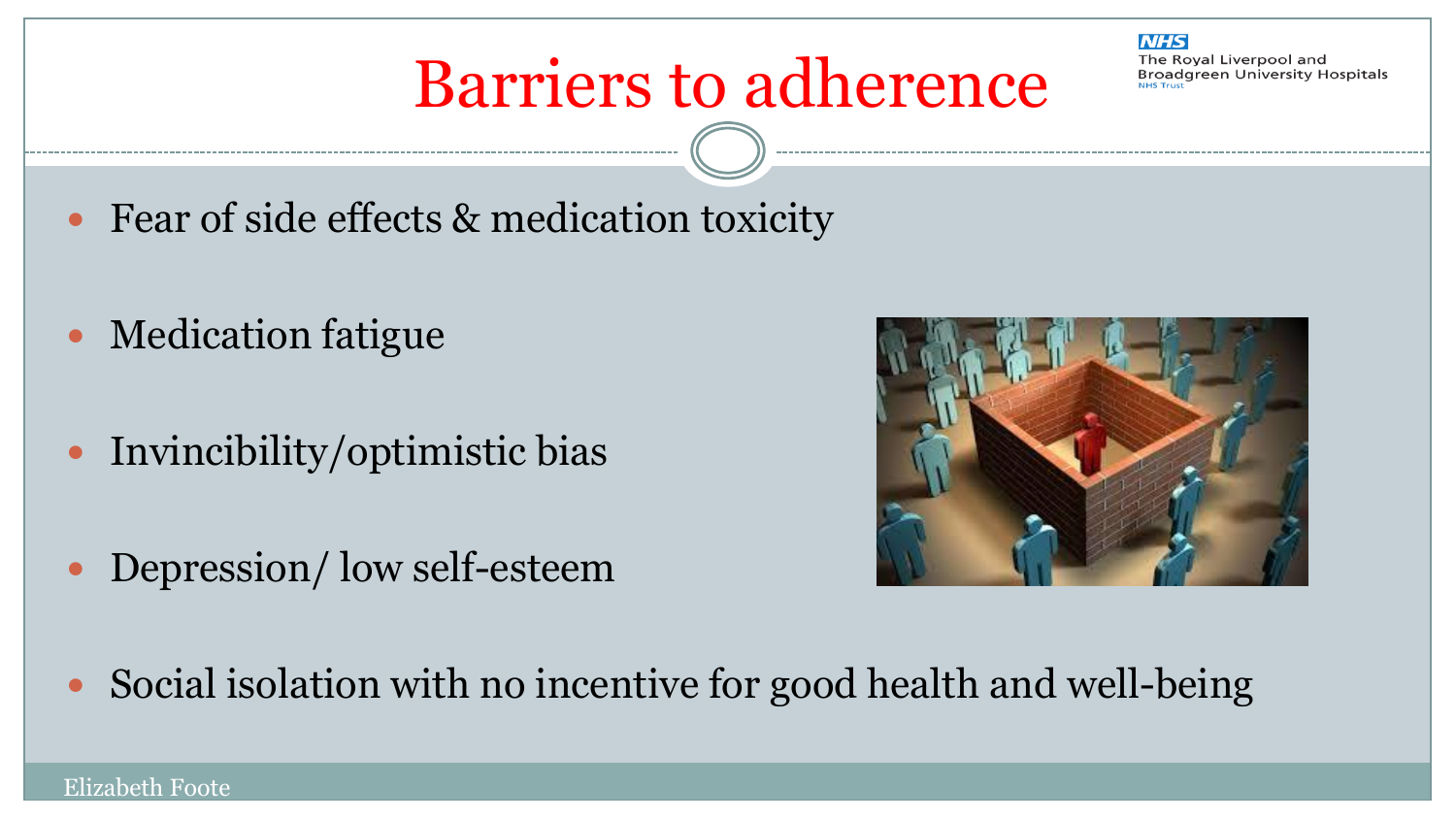- Cyclical periods of good/poor health coinciding with starting/stopping ART
- Desire to survive but not with HIV
- The need to exercise control
- Punishment to significant others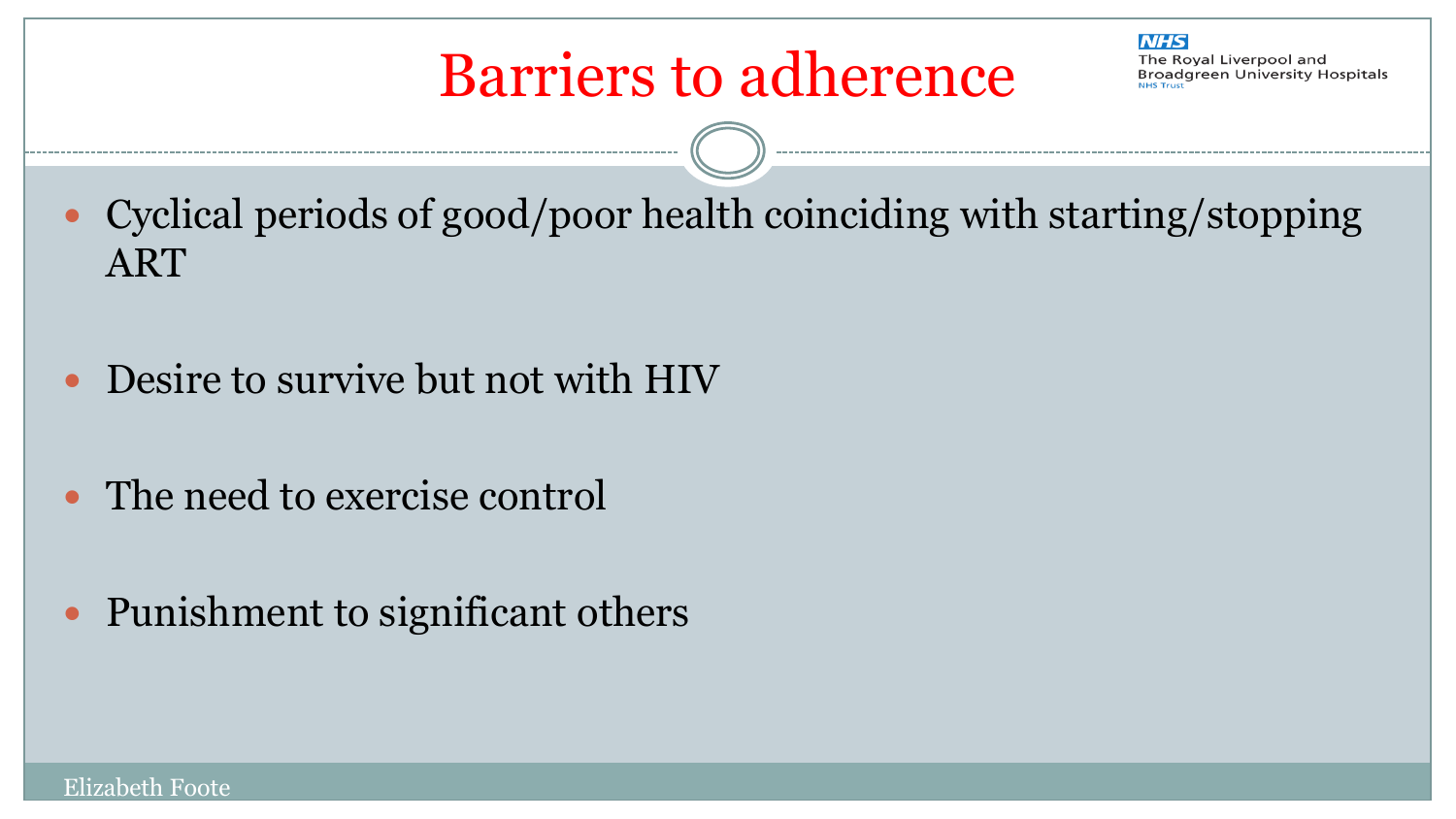## Local population

#### **NHS**

The Royal Liverpool and **Broadgreen University Hospitals** 

- Understanding the local population which we serve gives us deeper insight into the patients we are caring for
- Liverpool has five of the most deprived areas in the country
- People living in 'Deprived Industrial Areas' in England and Wales are more likely to be treated for depression and psychological issues than those living in any other type of area [3]

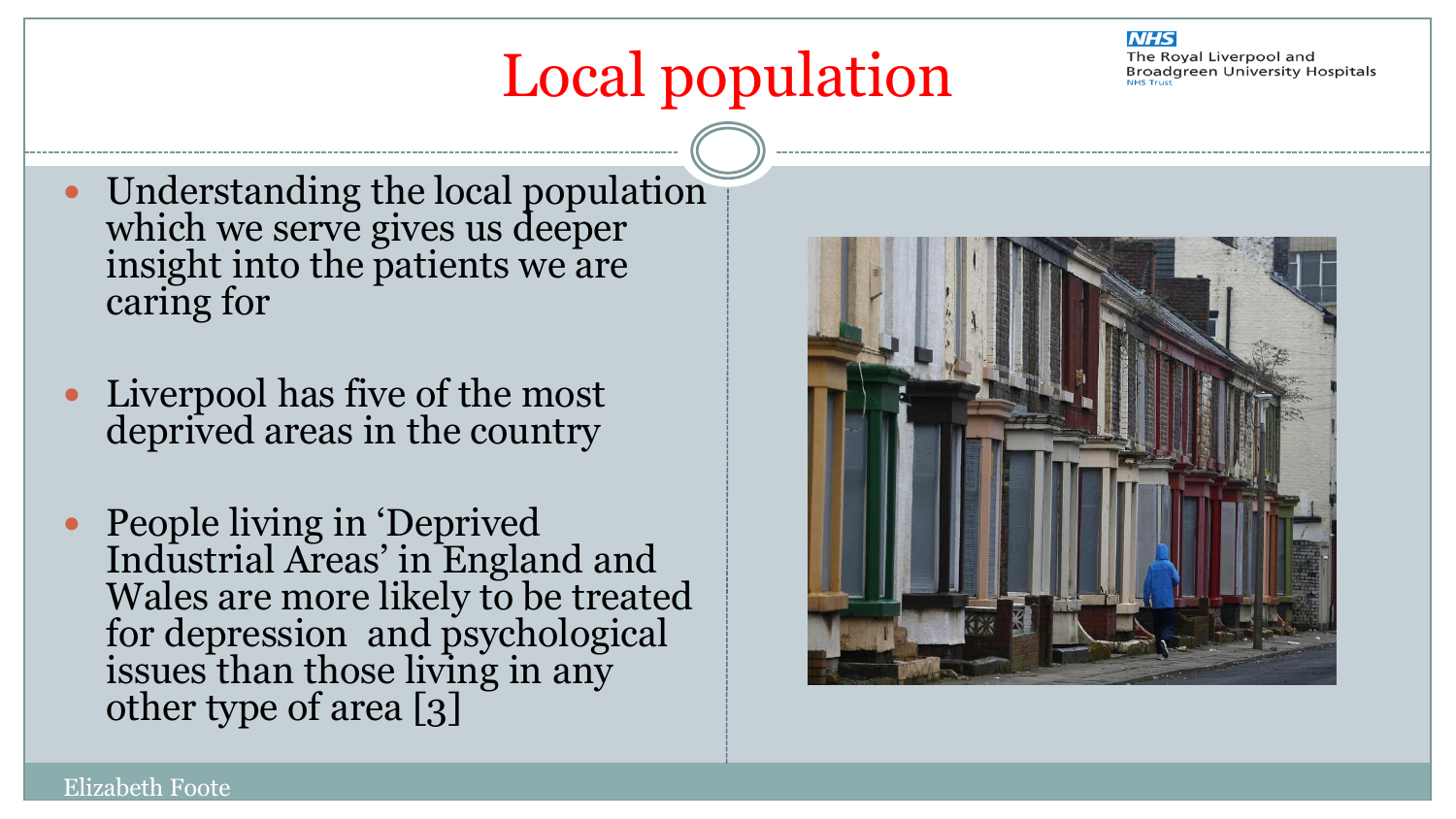### Challenges to engagement

**NHS** The Roval Liverpool and **Broadgreen University Hospitals** 

- Location
- Opening times
- Lack of choice
- Stigma (experienced/perceived)
- Previous experiences
- Physical disability
- Social isolation
- Incarceration
- Financial constraints/deprivation
- Psychological issues
- Ill health / end of life
- Substance misuse/dependence issues

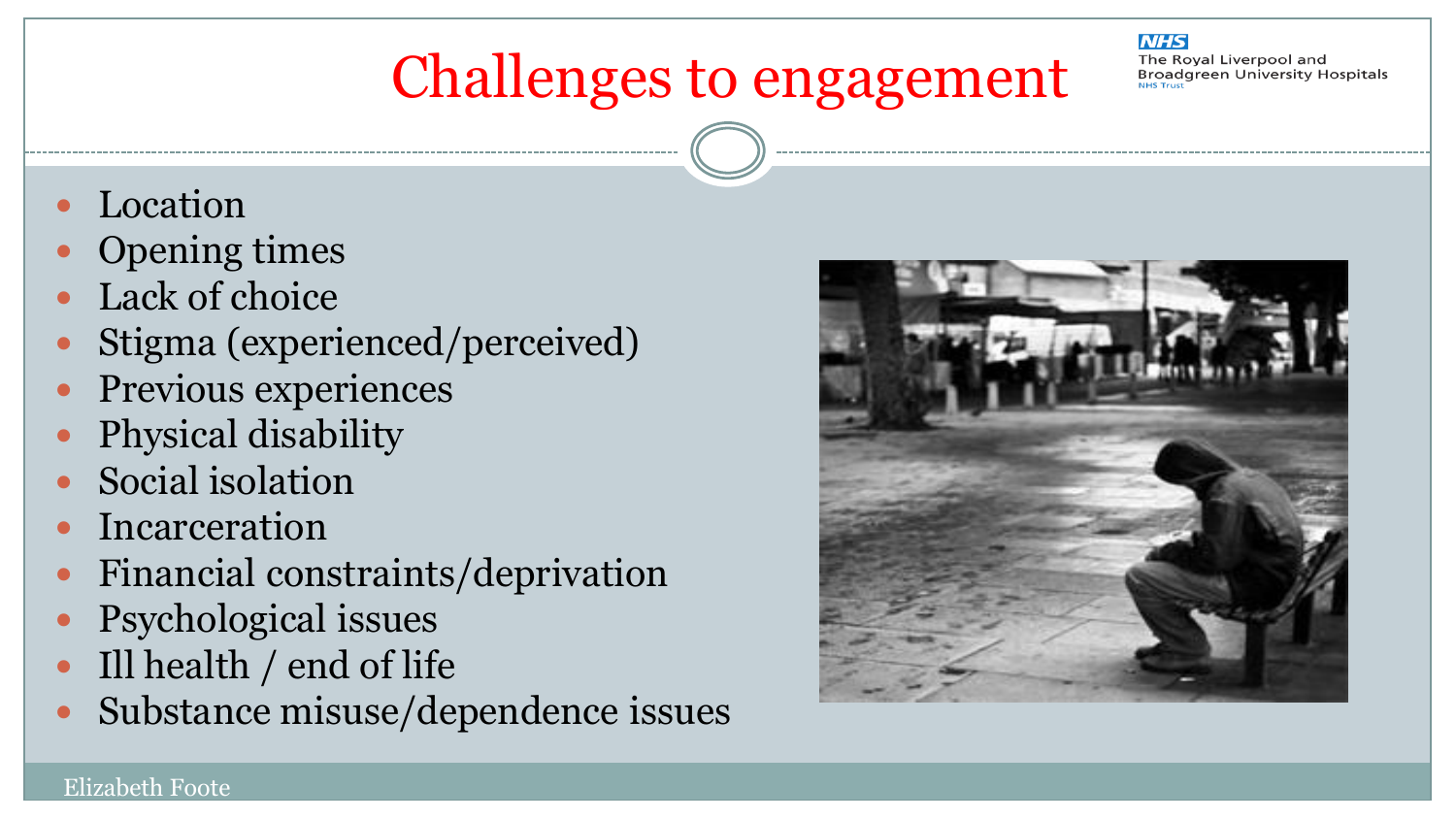**NHS** The Roval Liverpool and **Broadgreen University Hospitals** 

 Failure to engage with care is associated with poorer health outcomes and a higher risk of onward transmission

 The need for innovative approaches to engage hard to reach populations cannot be overstated. 'Ultimately, nursing interventions lead to new or improved resources that drive costs down and advance nursing care and optimal patient outcomes' [4]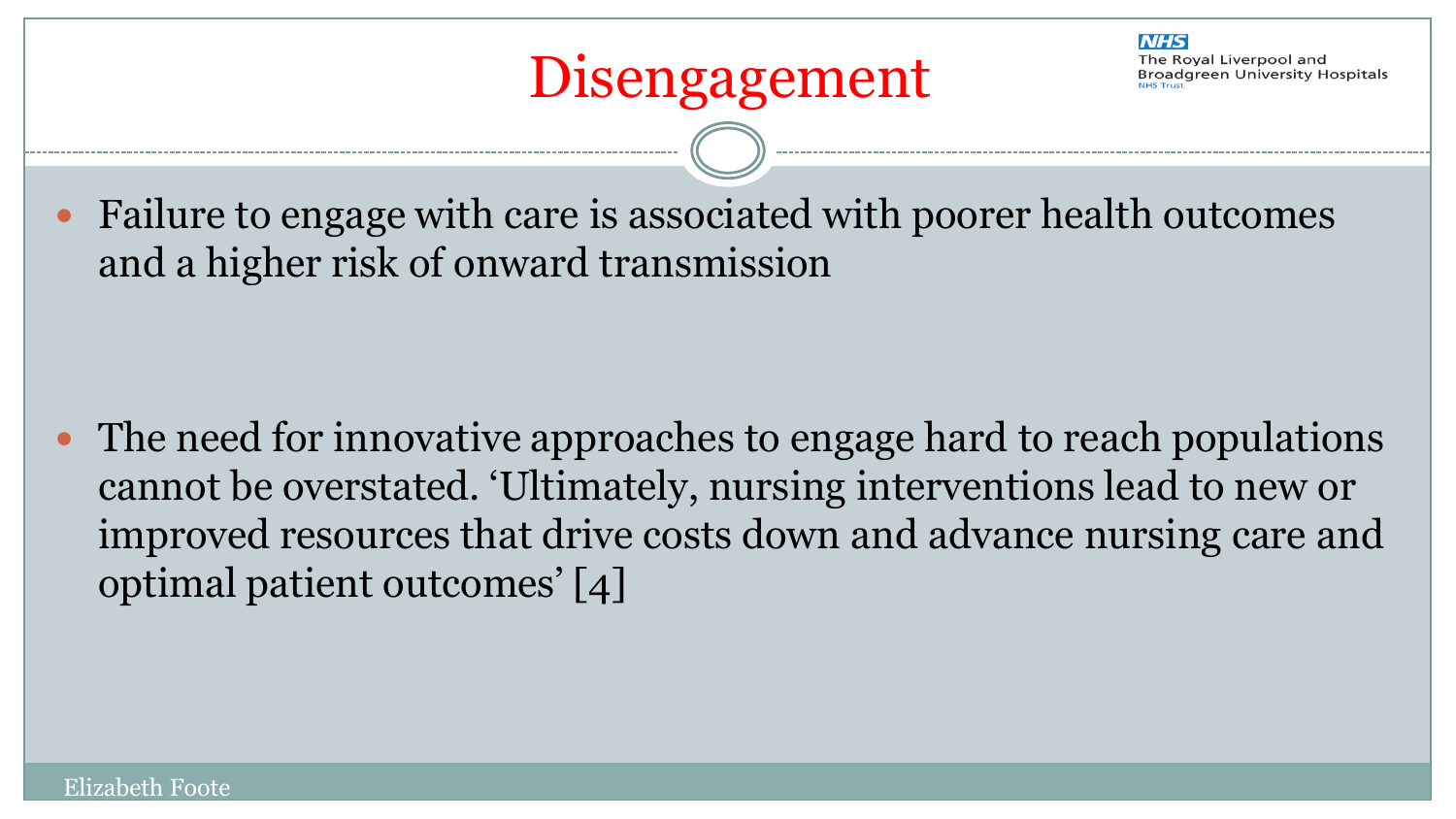- Liverpool Community Clinic (LCC) was developed so that our patients who do not attend hospital based clinics received timely, safe & appropriate care
- The intervention is delivered by community HIV clinical nurse specialists in patient's homes or bases within the community
- Improves health, wellbeing and quality of life for patients who are difficult to reach, non attenders, defaulted from care (aligning with BHIVA care standards 2018)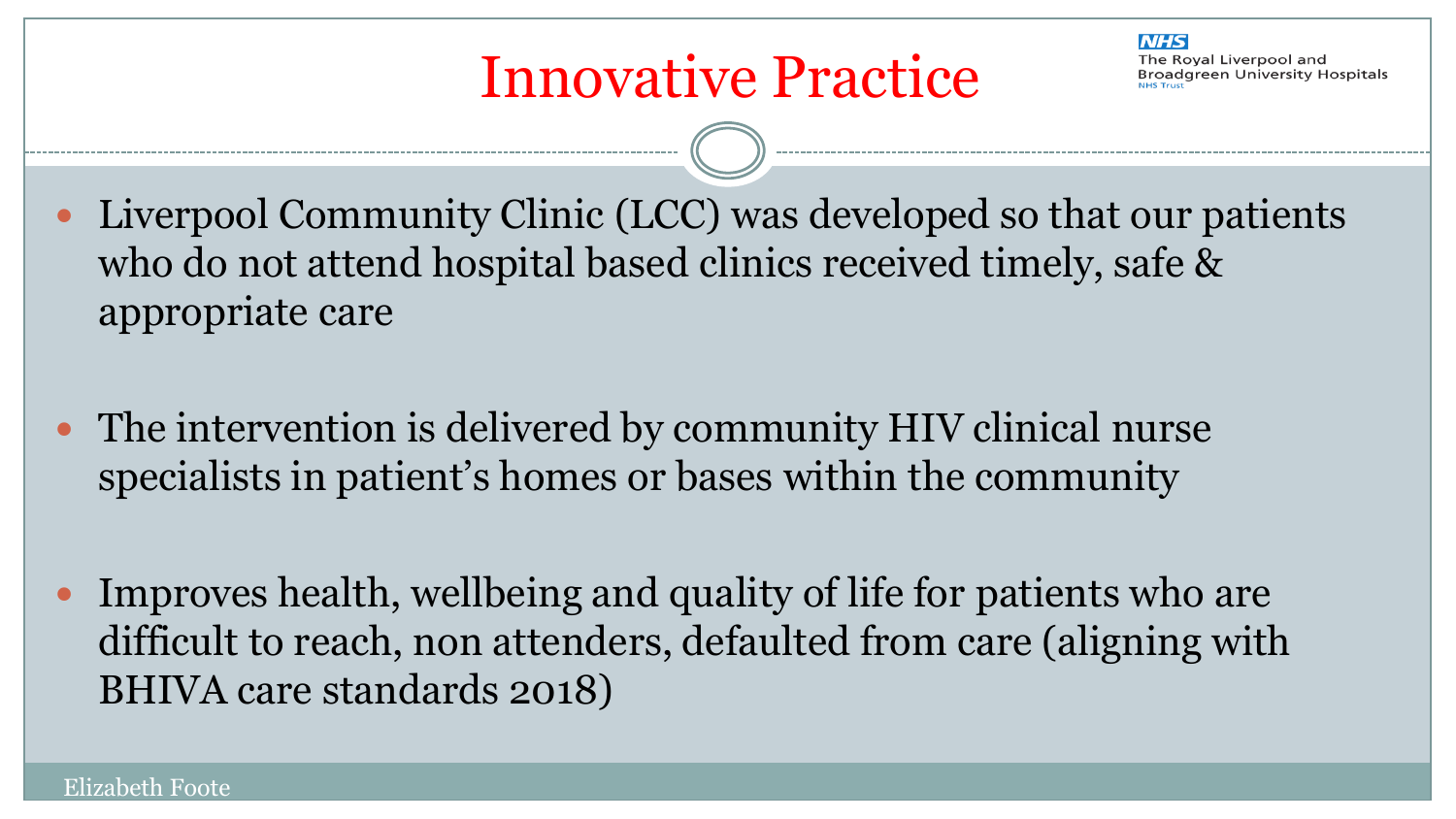- Engage complex, underserved and 'hard to reach' patients living with HIV
- Inclusion-ensure that no one is left behind
- Prevent deterioration of health
- Optimise adherence to ART and effective monitoring
- Prevent onward transmission of HIV
- Co-ordinate generalist care for physical, psychological and emotional needs [5]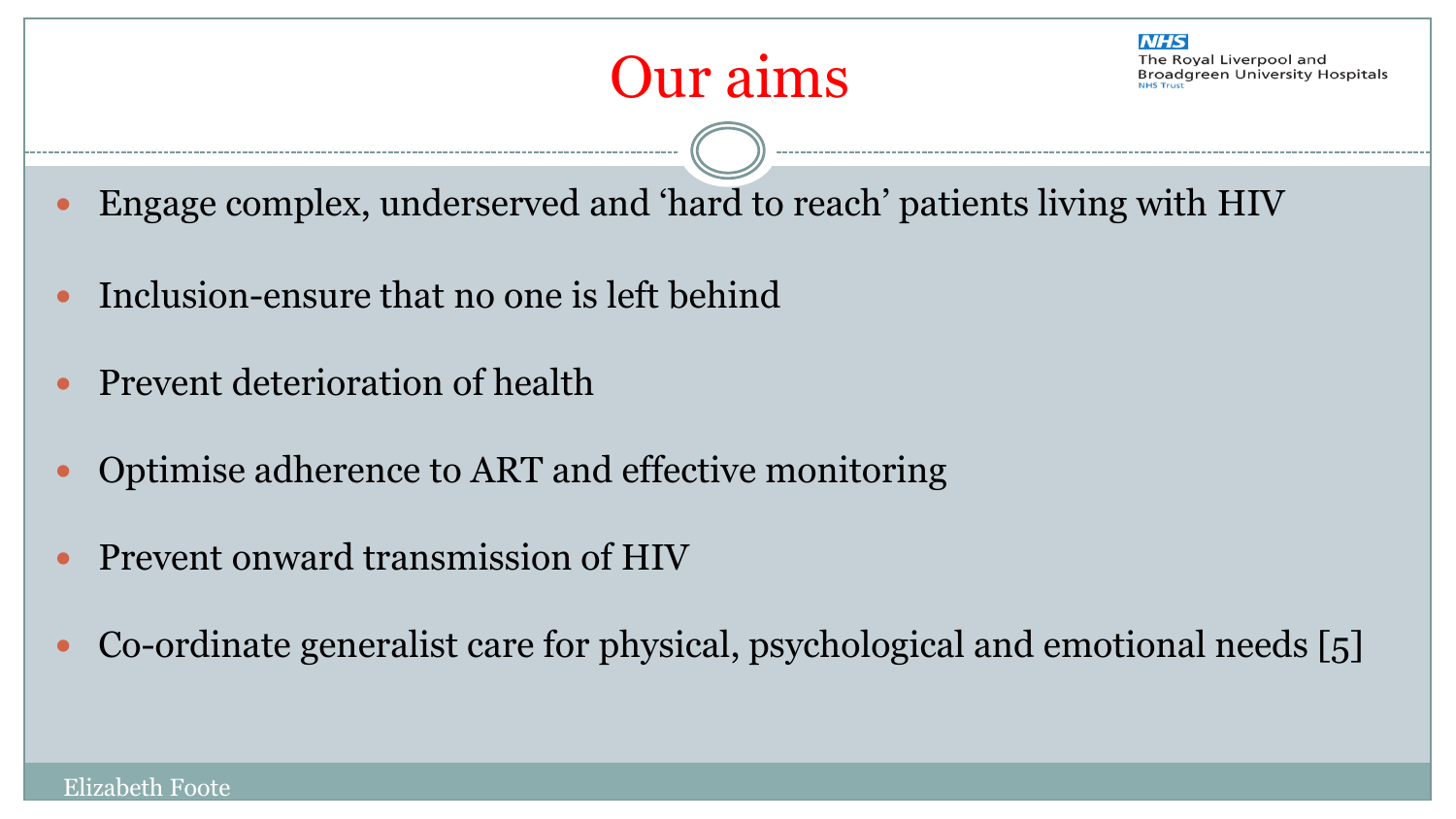- Compliance relates to a more paternalistic or even autocratic relationship, in which someone is seen as either following instructions (compliant) or disregarding them (non-compliant)
- Being labelled 'non-compliant' by health professionals becomes a barrier to empathising with a patient's perspective. It prevents understanding of why the patient is unable or unwilling to adhere to lifestyle changes, medication regimens or advice. It places responsibility for a perceived failure to optimise health outcomes on the patient, and assumes that health professionals know best [6]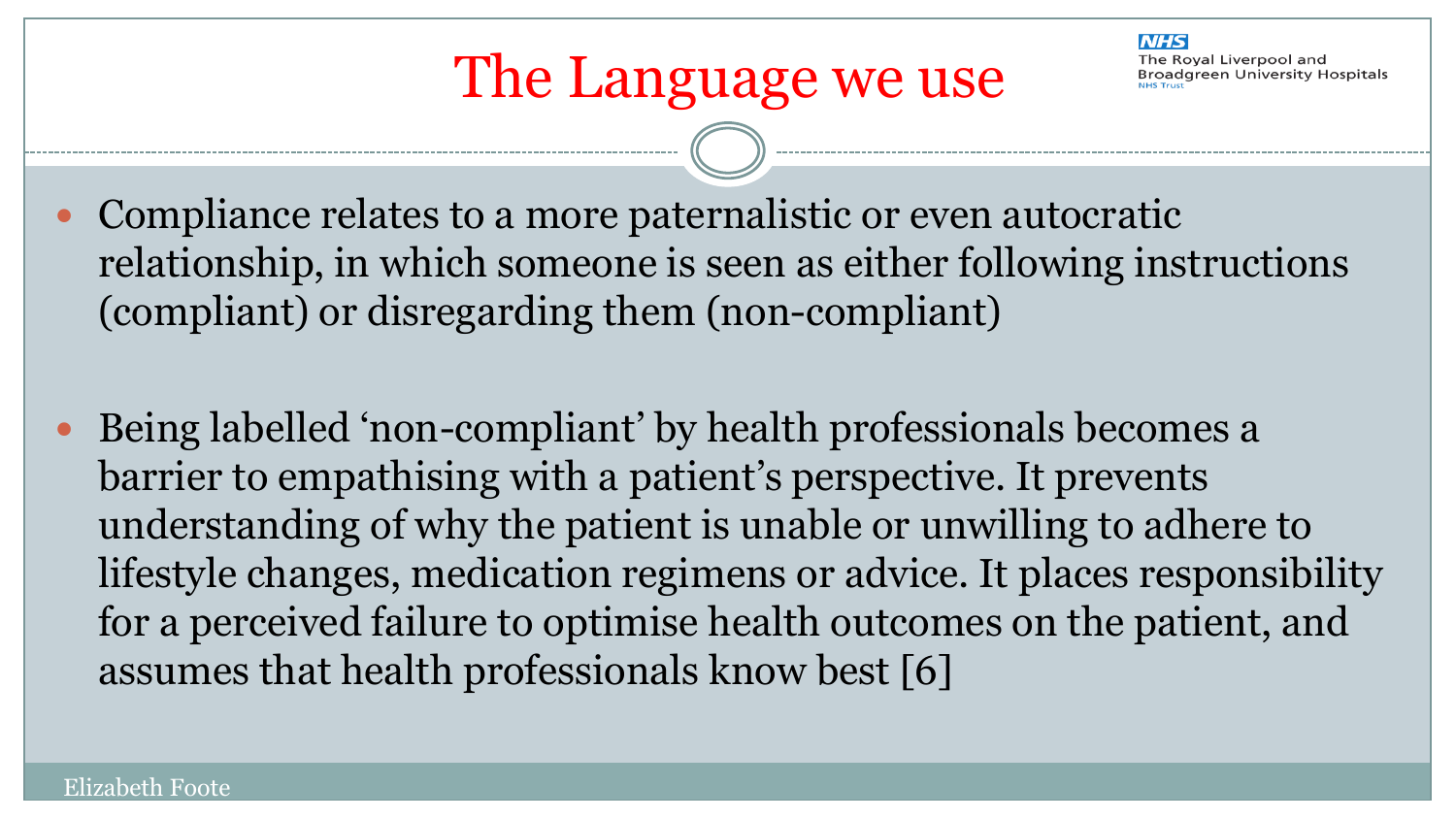

- Concordance is an indicator of the quality of decision-making in healthcare. It depends on patients being well-informed
- A concordant relationship promotes self-management of health; it is based on trust, enabling patients to discuss with the health professionals providing care how other aspects of their life influence, and are influenced by, health and health interventions. It is a partnership to achieve the best health and wellbeing outcomes [6]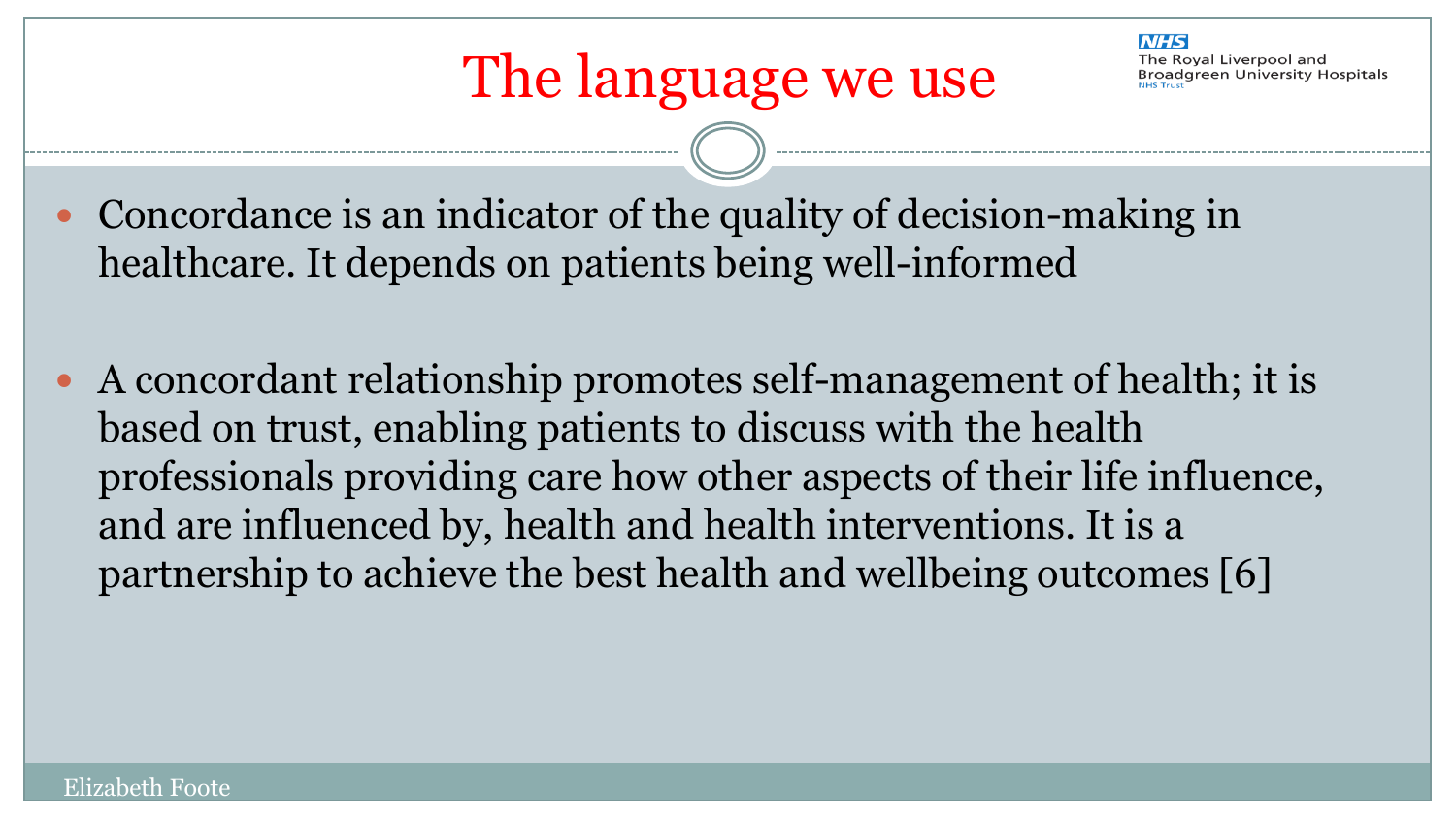

The Roval Liverpool and **Broadgreen University Hospitals** 

- Help patients to develop strategies to incorporate lifestyle changes or medications into their routines
- Support significant others
- Supporting and managing change of mind
- Shifting emphasis from medication to other pressing issues

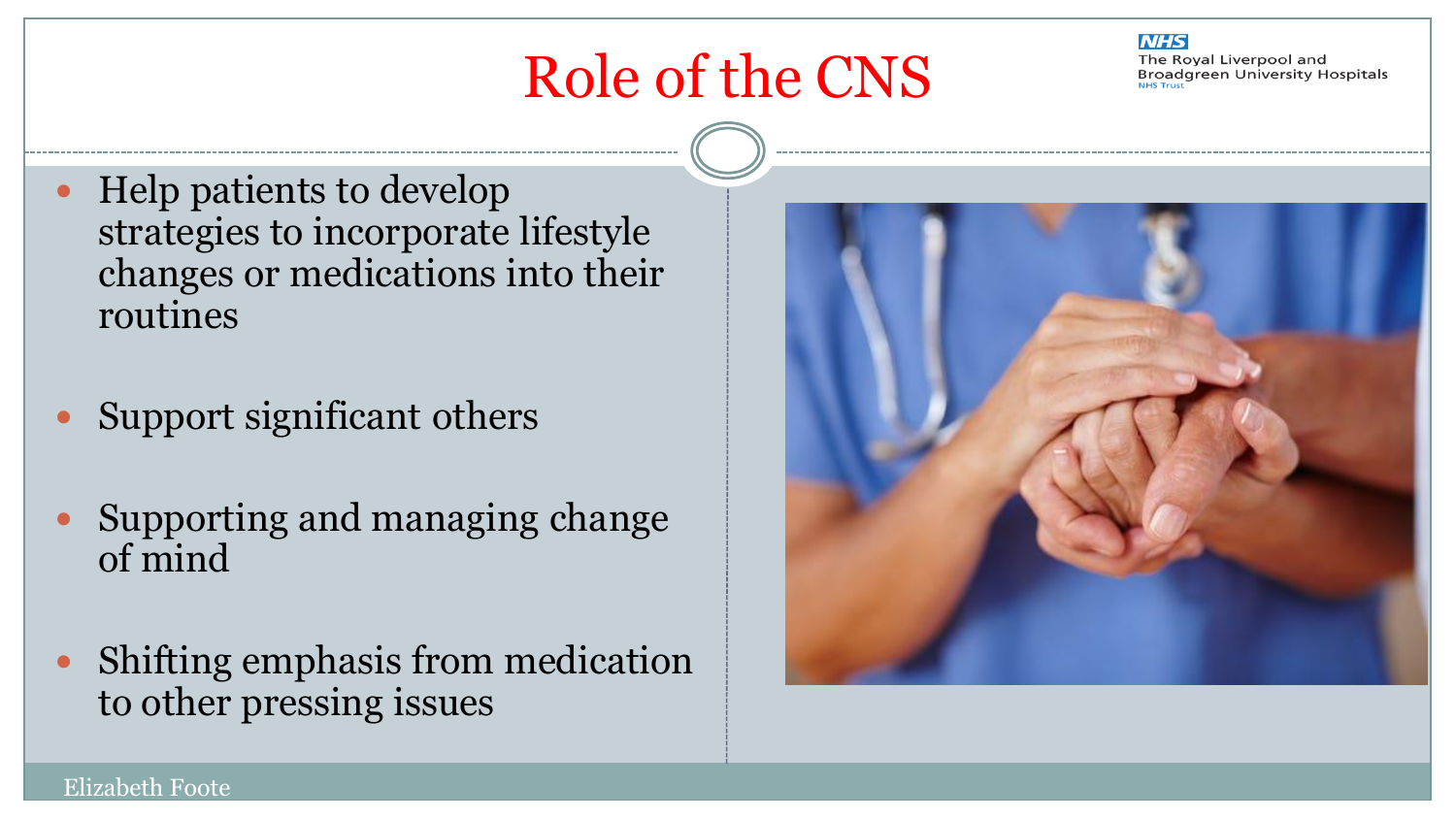

The Royal Liverpool and **Broadgreen University Hospitals** 

- Robust MDT working & communication
- Advanced communication skillslistening skills
- Secondary dispensing/dosing devices
- Resilience and Patience (don't show frustration)
- Realistic expectations

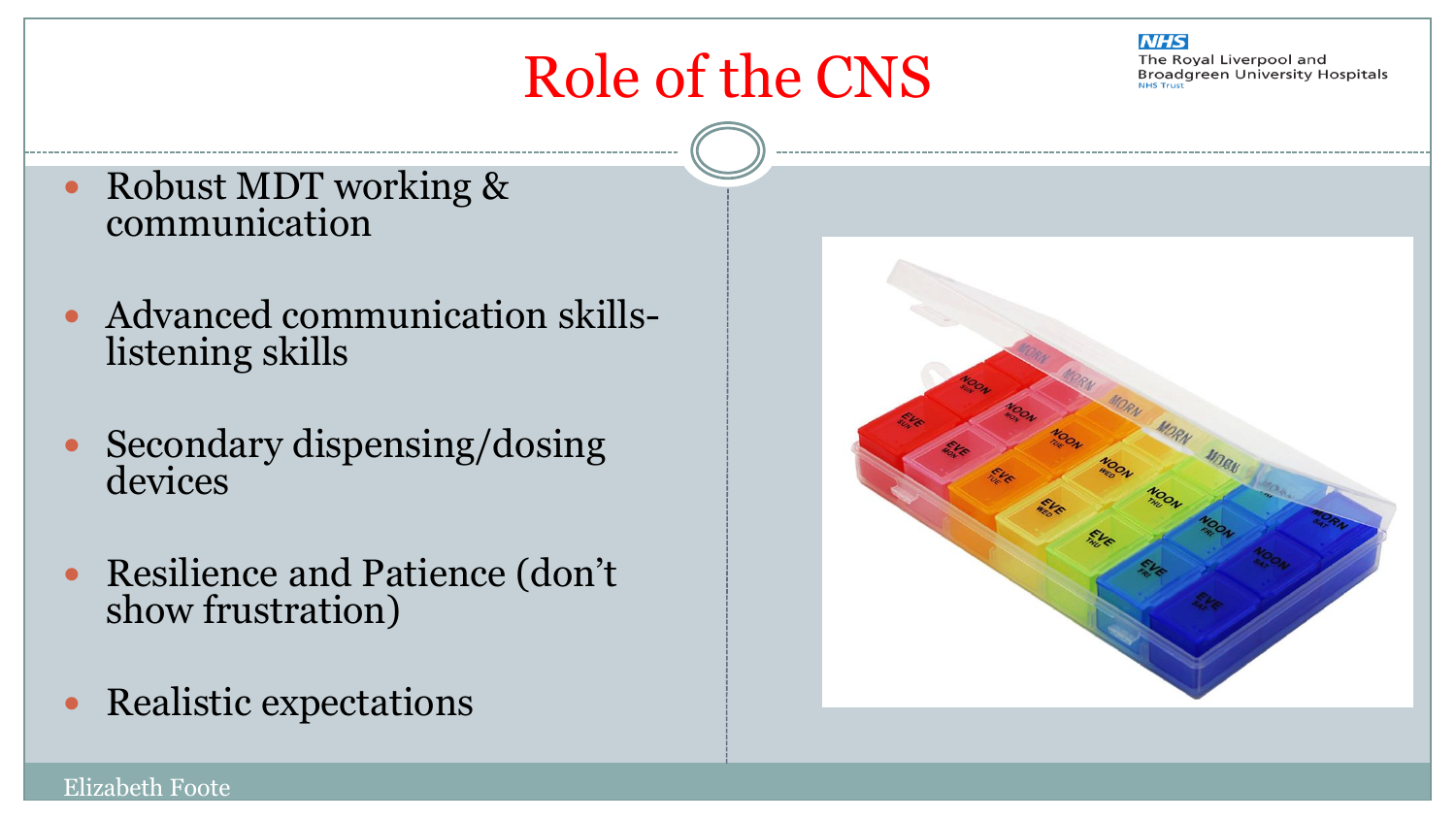

The Royal Liverpool and **Broadgreen University Hospitals NHS Trust** 

- Maintain engagement (home visits/phone/clinic appointments)
- Flexible approach to tailored care
- Advocacy
- Timely referrals to palliative care (1 year before anticipated death)

| Support sheet 7                                                                                                                                                                                                                                                                                                                                                                                                                       |                                                                                                                                                                                                                                                                                                       | <b>National End of Life</b><br><b>Care Programme</b><br>Improving end of life care |
|---------------------------------------------------------------------------------------------------------------------------------------------------------------------------------------------------------------------------------------------------------------------------------------------------------------------------------------------------------------------------------------------------------------------------------------|-------------------------------------------------------------------------------------------------------------------------------------------------------------------------------------------------------------------------------------------------------------------------------------------------------|------------------------------------------------------------------------------------|
|                                                                                                                                                                                                                                                                                                                                                                                                                                       | <b>Models/Tools of Delivery</b>                                                                                                                                                                                                                                                                       |                                                                                    |
| <b>Advance Care Planning (ACP)</b><br>ACP is a voluntary process of discussion between an individual and their care providers<br>irrespective of discipline. With the individual's agreement, this discussion should be<br>recorded, regularly reviewed and communicated to key persons involved in their care.<br>An example format is Preferred Priorities for Care (PPC).<br>http://www.endoflifecareforadults.nhs.uk/eolc/ppc.htm |                                                                                                                                                                                                                                                                                                       |                                                                                    |
| <b>Discussions</b><br>as end of life<br>approaches.                                                                                                                                                                                                                                                                                                                                                                                   | An ACP discussion might include:<br>• the individual's concerns<br>• their important values or personal goals for care<br>• their understanding about their illness and prognosis<br>preferences for types of care or treatment that may be<br>beneficial in the future and the availability of these |                                                                                    |
| <b>Gold Standards Framework (GSF)</b><br>The GSF focuses on optimising continuity of care, teamwork, advanced planning<br>(including out of hours), symptom control, patient, carer and staff support. Although<br>developed for use in primary care it can be used in care homes and for all disease<br>groups. www.goldstandardsframework.nhs.uk                                                                                    |                                                                                                                                                                                                                                                                                                       |                                                                                    |
| Assessment,<br>care planning<br>and review.<br>• plan their care<br>Coordination<br>of care.                                                                                                                                                                                                                                                                                                                                          | The key processes are to:<br>· identify patients in need of supportive/palliative care<br>· assess their needs and preferences<br>· communicate across all relevant agencies throughout                                                                                                               |                                                                                    |
| <b>Liverpool Care Pathway (LCP)</b><br>The LCP provides a useful template to quide the delivery of care in the last few days of<br>life, making quality of care measurable, explicit and visible.<br>www.liv.ac.uk/mcocil/liverpool-care-pathway/index.htm                                                                                                                                                                            |                                                                                                                                                                                                                                                                                                       |                                                                                    |
| Care in the<br>· symptom control<br>last days of<br>life. Care after<br>death.                                                                                                                                                                                                                                                                                                                                                        | The key elements are:<br>· comfort measures<br>· anticipatory prescribing<br>· discussions about inappropriate interventions<br>psychological and spiritual care<br>care of the family                                                                                                                |                                                                                    |
| Published April 2010                                                                                                                                                                                                                                                                                                                                                                                                                  |                                                                                                                                                                                                                                                                                                       |                                                                                    |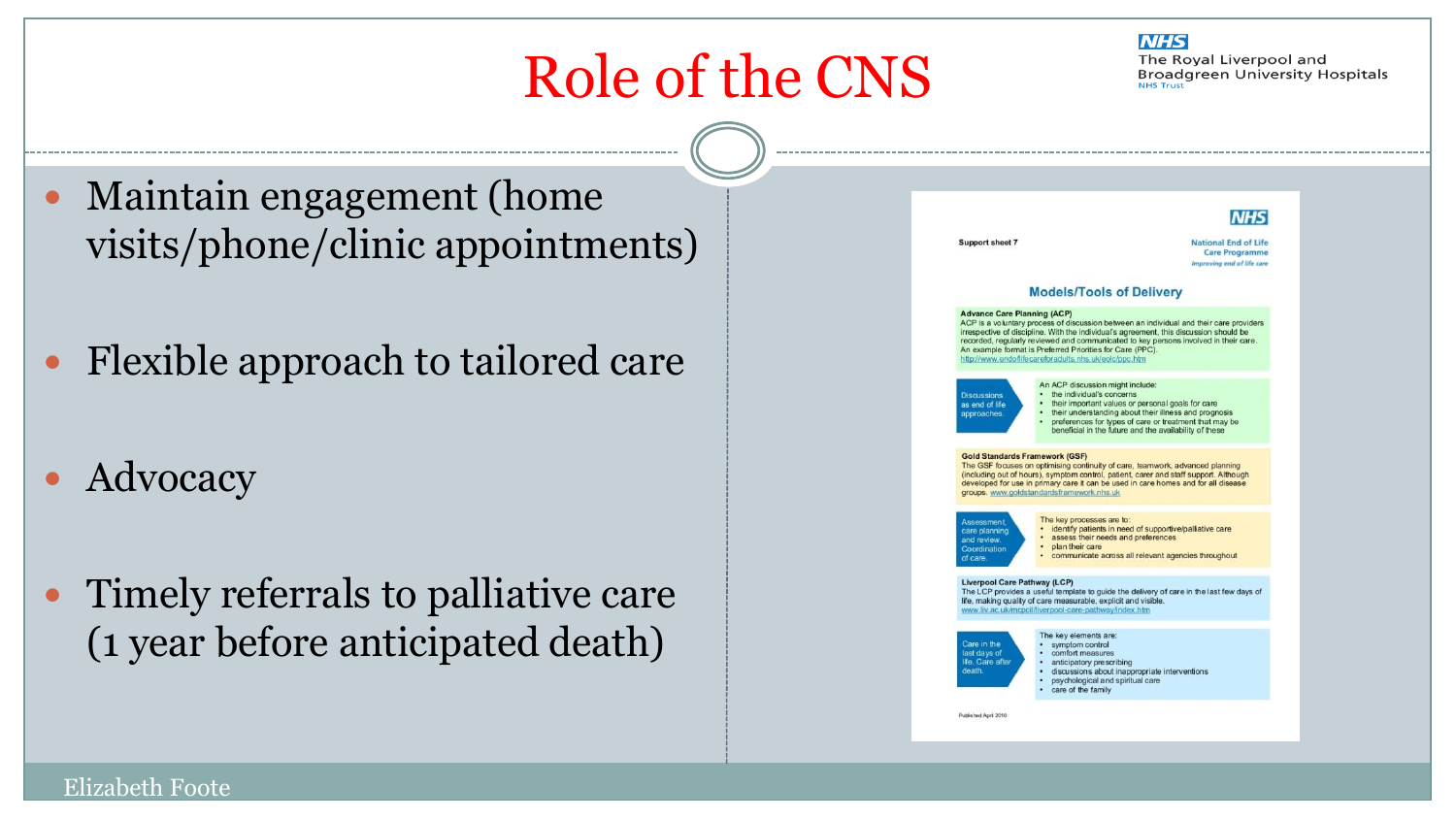**NHS** The Roval Liverpool and **Broadgreen University Hospitals** 

- Prepare to adjust your communication style to meet your patients needs
- Ask about prior experiences of medication to identify any problems
- Respond openly and honestly to questions about medication/side effects
- Provide motivational support but do not be disappointed with nonadherence; try to understand it and respect your patients decision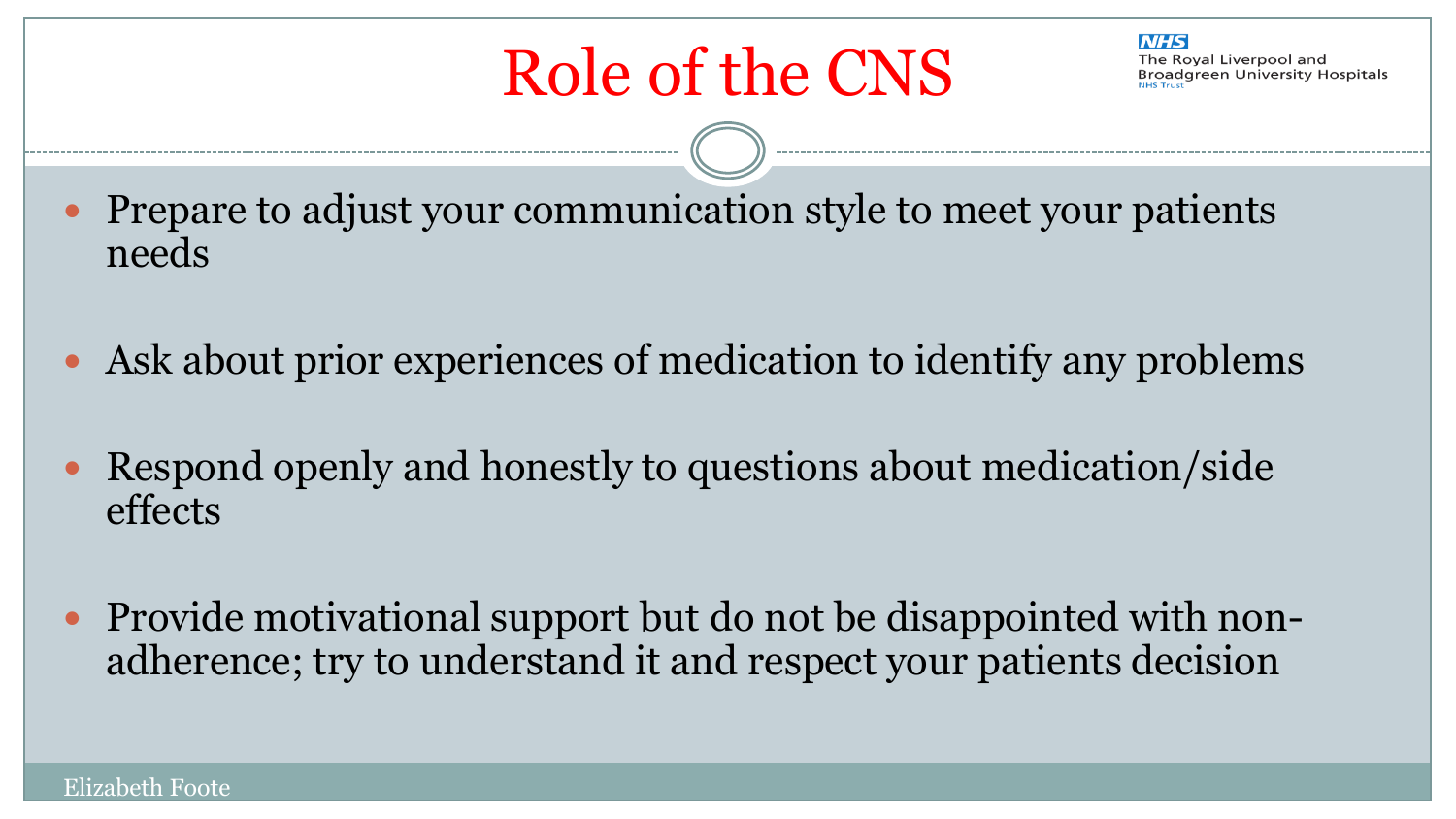### Example 1

- Peter 30yrs old
- Decided he would rather die
- Couldn't accept diagnosis
- Stopped taking ART
- DNR in place and Advanced care planning
- Referral to Palliative care team
- Visited for two years often to listen and be there
- In November 2018 decided he didn't want to die and started ART
- Viral load < 30 and CD4 count above 200
- Happy and has come to accept diagnosis

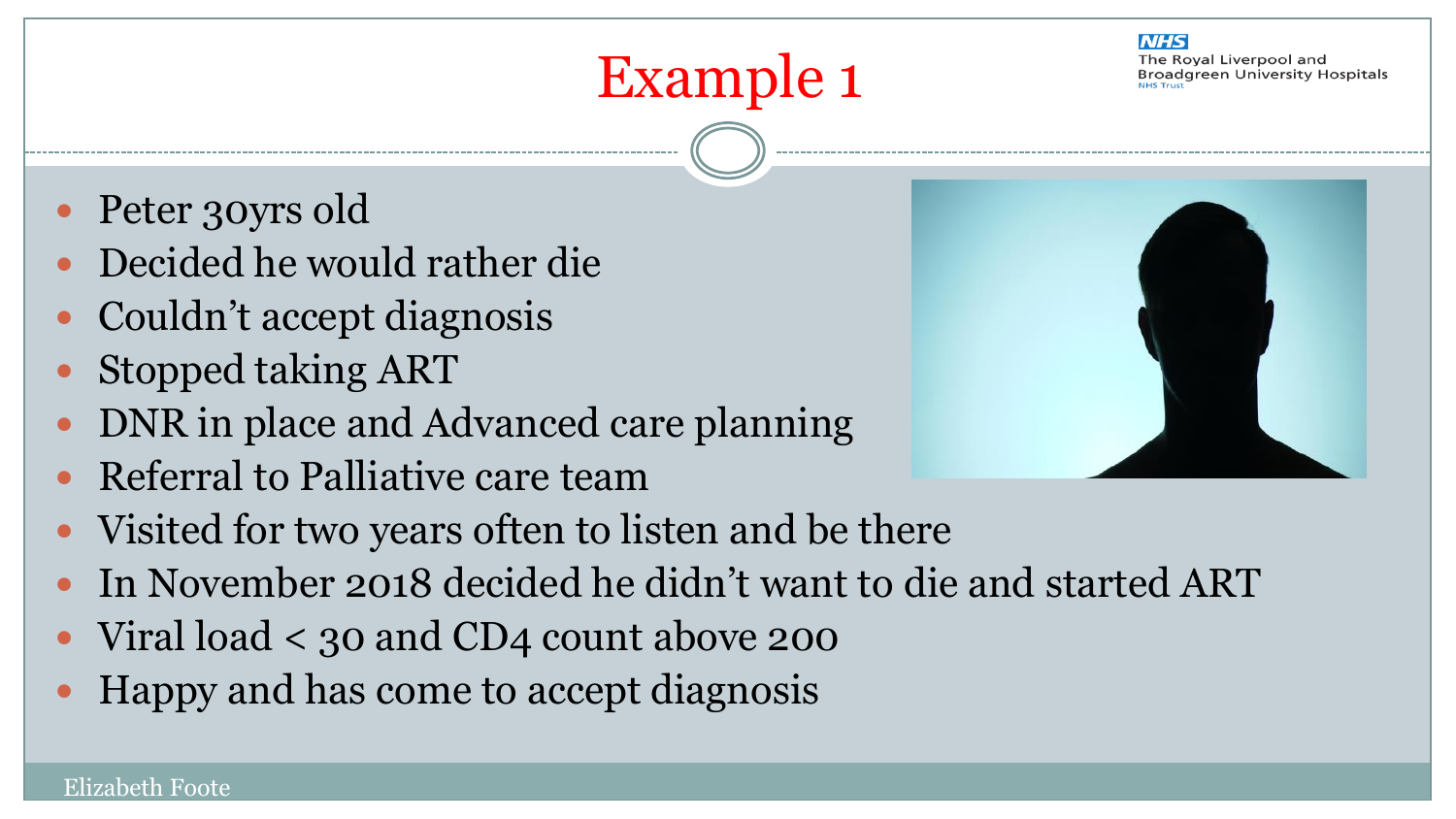### Example 2

#### **NHS**

The Roval Liverpool and **Broadgreen University Hospitals** 

- Paula 38yrs old
- Hoarder

- Intermittent engagement for 5 years
- Religious belief that God had healed her
- Taking ART was showing a lack of faith-stopped ART
- Admitted to hospital with CD4 count of 11
- Discharged 3 days later-clinically dying
- Admitted to Marie Curie Hospice Jan 2018
- Started taking ART whilst in hospice
- Now undetectable with CD4 count over 200

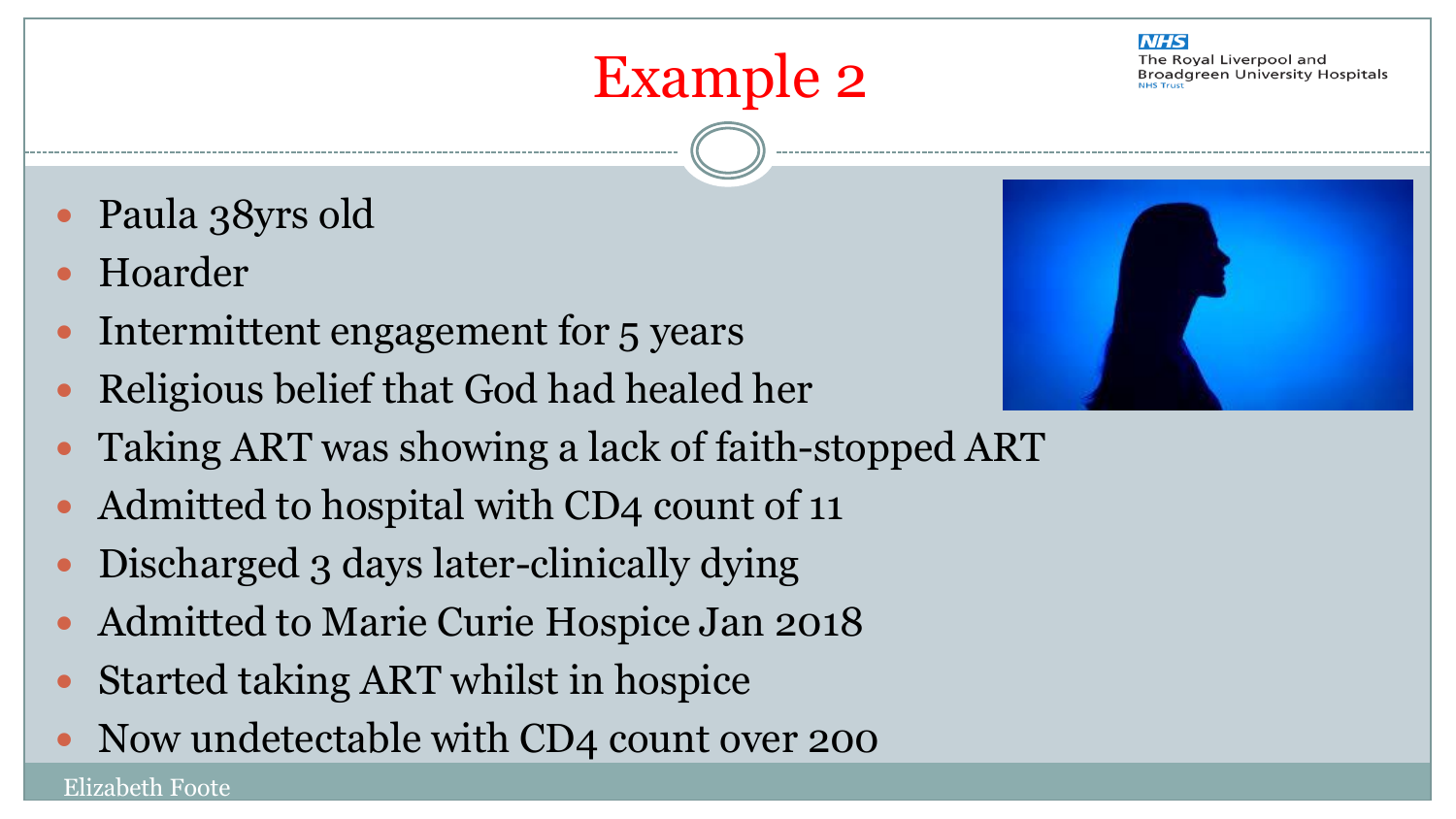- Sam 22yrs old
- ADHD
- Non adherence
- High risk sexual behaviour
- Injectable options always-STI treatment/contraception
- Application for ART injectables-rejected-appealed
- Successful on compassionate grounds
- Started on Cabotegravir/Rilpivirine monthly injectable February 2019

Example 3

• Viral Load <30 since March 2019



**NHS**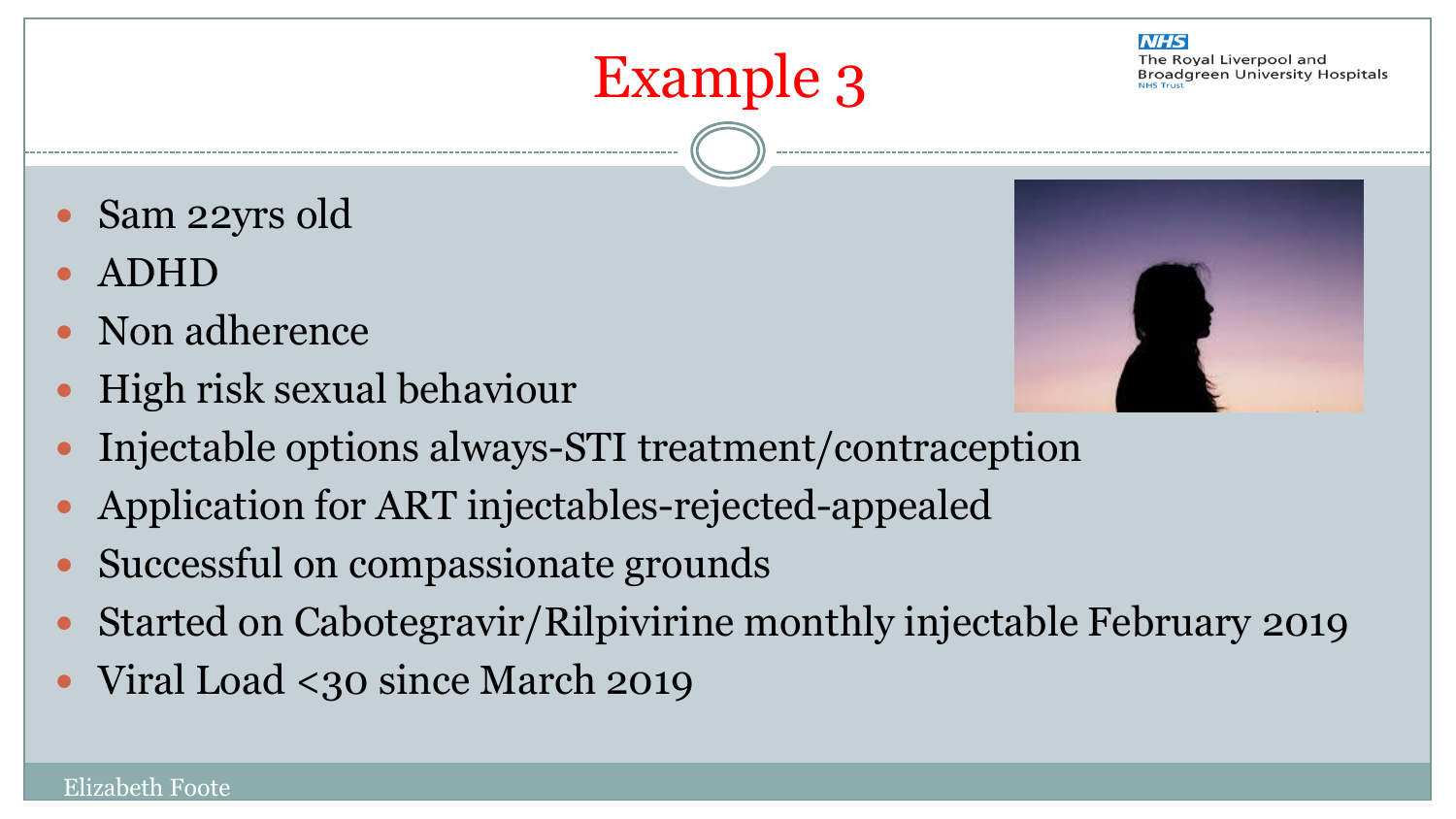### Conclusion

**NIHS** The Roval Liverpool and **Broadgreen University Hospitals** 

 Adherence is an important outcome measure for healthcare because non-adherence increases morbidity and mortality and health service costs, as well as the risk of resistance and onward transmission

- Trust is the most important factor in patient satisfaction and adherence to care; health professionals need to develop a concordant relationship with their patients
- It is vital to understand the psychological reasons and issues which lead to someone struggling with adherence or choosing to opt out of ART so we are better able to help our patients on their journey [7]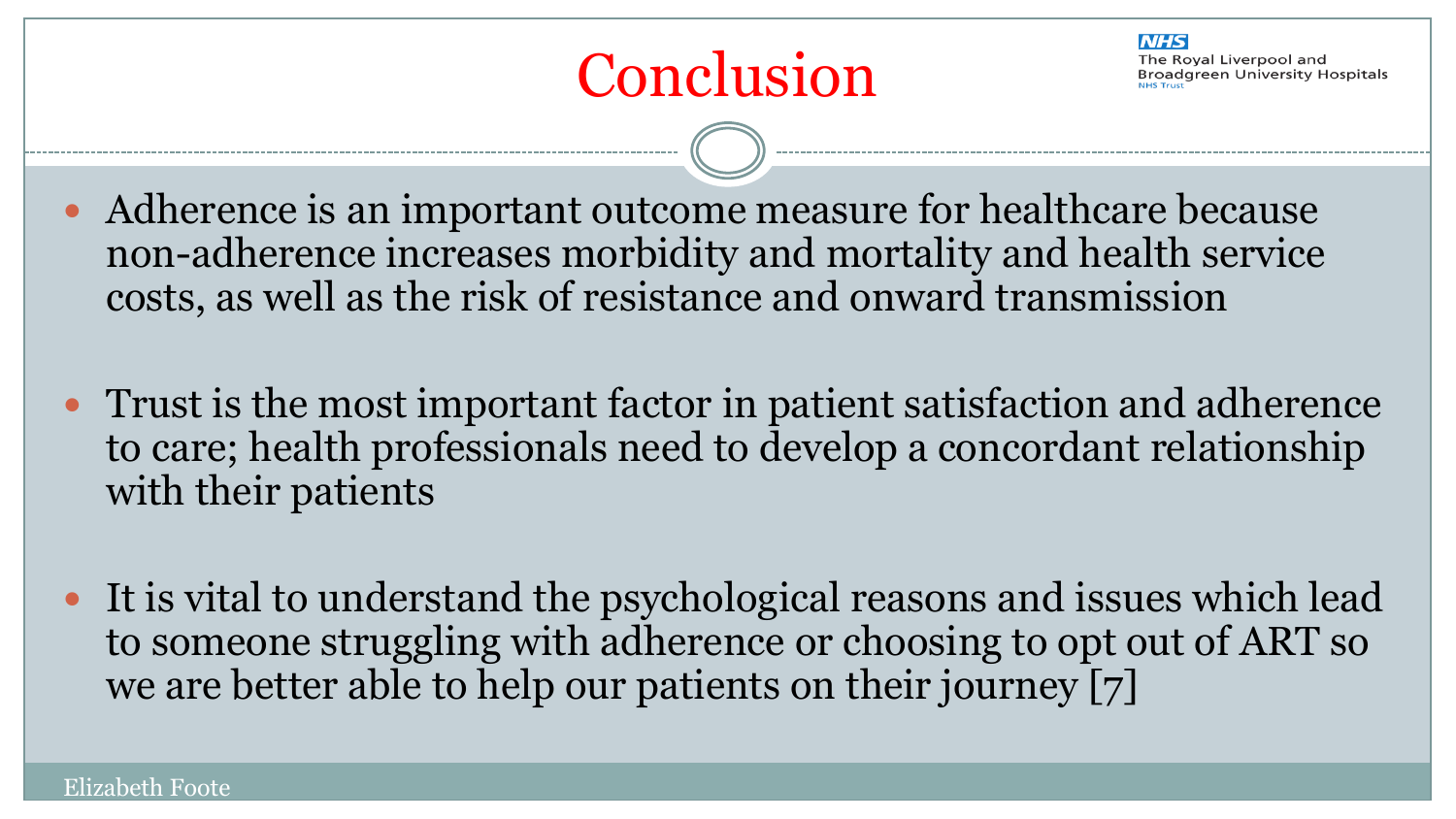

**NHS** 

The Roval Liverpool and **Broadgreen University Hospitals** 

1. Grant RW, Ashburner JM, Hong CS, et al *Defining patient complexity from the primary care physician's perspective: a co[h](https://bmjopen.bmj.com/lookup/external-ref?access_num=000298280500013&link_type=ISI)ort study. Ann Int[e](https://bmjopen.bmj.com/lookup/google-scholar?link_type=googlescholar&gs_type=article&author[0]=RW+Grant&author[1]=JM+Ashburner&author[2]=CS+Hong&title=Defining+patient+complexity+from+the+primary+care+physician’s+perspective:+a+cohort+study&publication_year=2011&journal=Ann+Intern+Med&volume=155&pages=797-804)rn Med 2011;155:797–804[.doi:10.7326/0003-4819-155-12-201112200-00001](http://dx.doi.org/10.7326/0003-4819-155-12-201112200-00001)* [OpenUrl](https://bmjopen.bmj.com/content/7/11/{openurl}?query=rft.jtitle%3DAnnals%2Bof%2BInternal%2BMedicine%26rft.stitle%3DANN%2BINTERN%2BMED%26rft.aulast%3DGrant%26rft.auinit1%3DR.%2BW.%26rft.volume%3D155%26rft.issue%3D12%26rft.spage%3D797%26rft.epage%3D804%26rft.atitle%3DDefining%2Bpatient%2Bcomplexity%2Bfrom%2Bthe%2Bprimary%2Bcare%2Bphysician)[CrossRef](https://bmjopen.bmj.com/lookup/external-ref?access_num=10.7326/0003-4819-155-12-201112200-00001&link_type=DOI)[PubMed](https://bmjopen.bmj.com/lookup/external-ref?access_num=22184686&link_type=MED&atom=/bmjopen/7/11/e016400.atom)[Web](https://bmjopen.bmj.com/lookup/external-ref?access_num=000298280500013&link_type=ISI) [of](https://bmjopen.bmj.com/lookup/external-ref?access_num=000298280500013&link_type=ISI)  [Science](https://bmjopen.bmj.com/lookup/external-ref?access_num=000298280500013&link_type=ISI)[Google](https://bmjopen.bmj.com/lookup/google-scholar?link_type=googlescholar&gs_type=article&author[0]=RW+Grant&author[1]=JM+Ashburner&author[2]=CS+Hong&title=Defining+patient+complexity+from+the+primary+care+physician’s+perspective:+a+cohort+study&publication_year=2011&journal=Ann+Intern+Med&volume=155&pages=797-804) [Scholar](https://bmjopen.bmj.com/lookup/google-scholar?link_type=googlescholar&gs_type=article&author[0]=RW+Grant&author[1]=JM+Ashburner&author[2]=CS+Hong&title=Defining+patient+complexity+from+the+primary+care+physician’s+perspective:+a+cohort+study&publication_year=2011&journal=Ann+Intern+Med&volume=155&pages=797-804)

2. Brown AE, Kirwan PD, Chau C, Khawam J, Gill ON, Delpech VC. (2017) Towards elimination of HIV transmission, AIDS and HIVrelated deaths in the UK. Public Health England, London

3. The Department of Health. The NHS Constitution for England. UK, National Health Service, 2012. Available at: [www.gov.uk/government/publications/the-nhs-constitution-for-england](http://www.gov.uk/government/publications/the-nhs-constitution-for-england) (accessed January 2017

4. Hancock K. Building a culture of innovation in nursing, 2015. Available at: [https://consultqd.clevelandclinic.org/2015/01/building](https://consultqd.clevelandclinic.org/2015/01/building-a-culture-of-innovation-in-nursing/)[a-culture-of-innovation-in-nursing/](https://consultqd.clevelandclinic.org/2015/01/building-a-culture-of-innovation-in-nursing/) (accessed January 2017)

5. Watson et al .Providing a model of HIV community nursing. NHIVNA 2018

6. Citation: Chapman H (2018) Nursing theories 4: adherence and concordance. *Nursing Times* [online]; 114, 2, 50.

7. Foote E. Managing a patient's choice to opt out of treatment: three case studies. *HIV Nursing.* Volume 18 Issue 3 2018